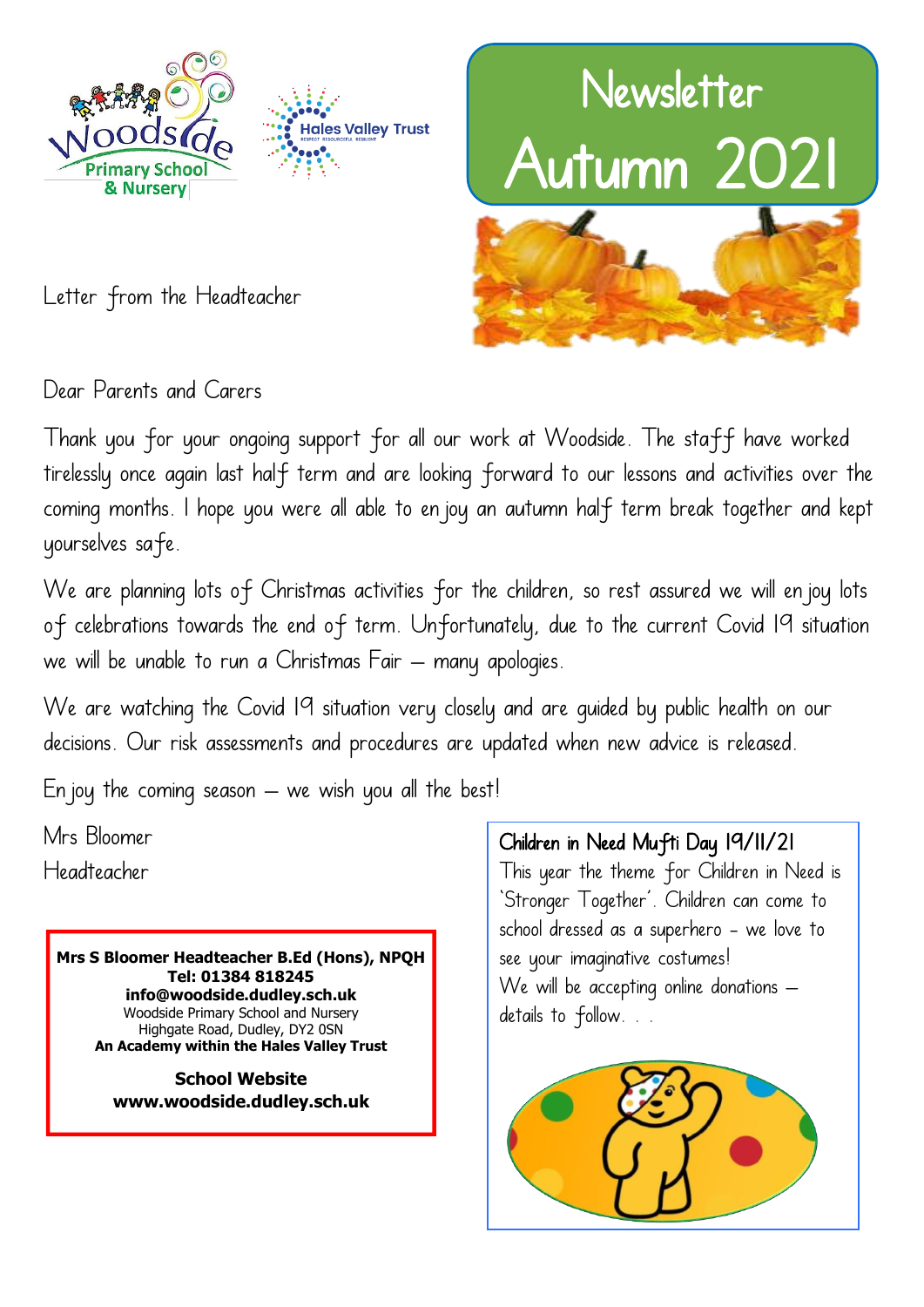## 2M Harvest News

In 2M, we have all been learning about harvest in preparation for our class assembly. We have learnt about how crops grow, which foods we harvest and how they are harvested.

We have enjoyed learning some harvest songs that help to teach us about harvest time. We also completed some harvest artwork, using tissue paper to make textured pictures of different fruits and vegetables.



## Year 6 Black History Topic

In Year 6, we have been learning all about Black History. We have been learning about key influential figures and how they have contributed to the Civil Rights Movement, and how this links to Black lives matter.

We have each researched our own influential black person that has inspired us and created a biography for that person. Further to this, we have listened to protest songs composed by black artists and analysed the lyrics to unpick their meanings and understand the messages behind them.



# Silly Socks Bring Chocs 26/11/21

Our annual Silly Sock Day is back! On Friday  $26<sup>th</sup>$  November children (and staff) can wear their silliest socks and bring in chocolate donations for our Christmas Raffle prizes for the children. Please remember to check the dates of the chocolate donations as the raffle will be done just before the Christmas break. Thank you!

## Parentmail Reminder

Please remember to check the messages we send to you by Parentmail, and ensure we have your up-to-date phone and email address. We send all information, including news, school updates, activities, etc. out via Parentmail. This ensures the information gets straight to you and helps to reduce our paper usage.